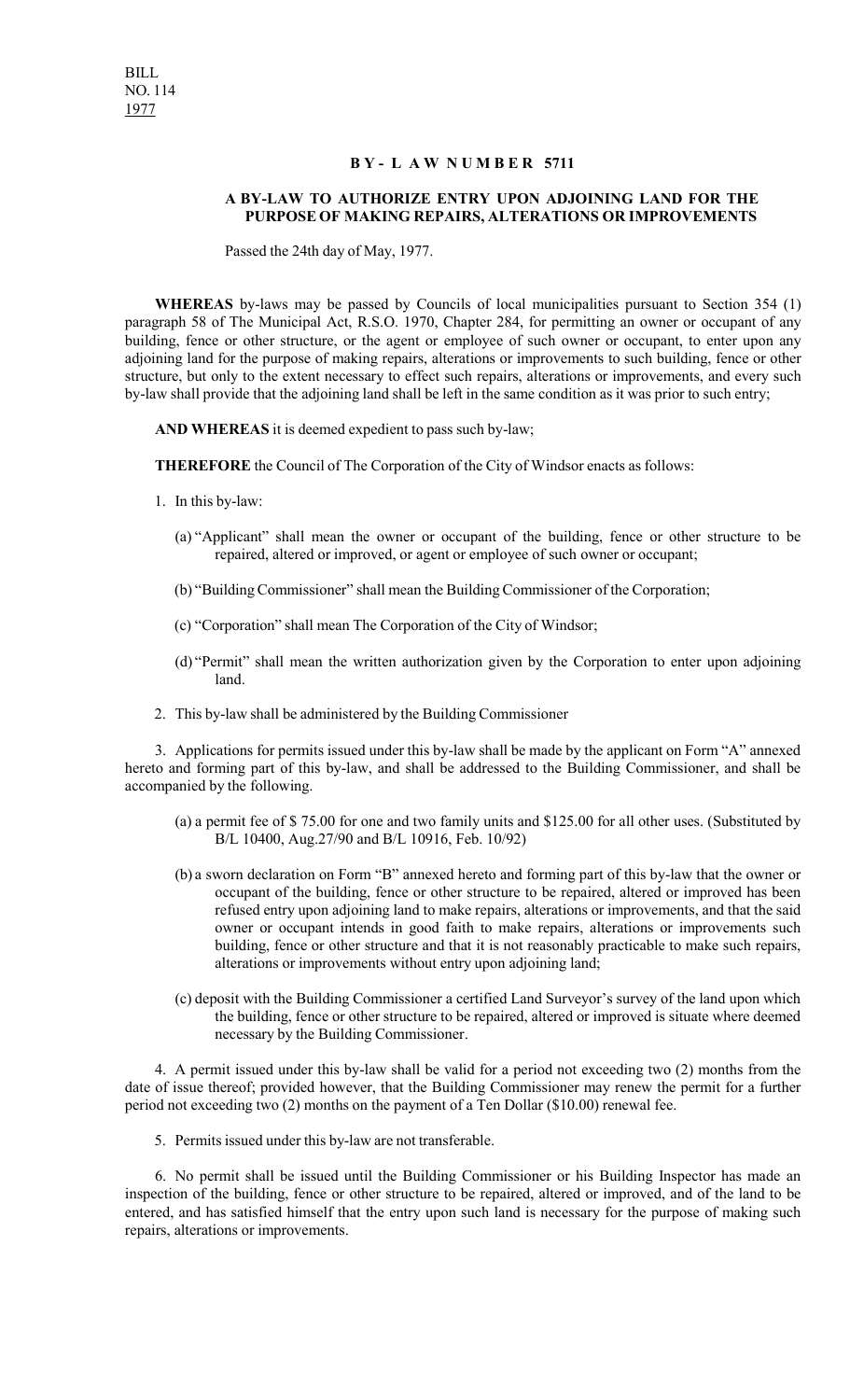7. Permits issued under this by-law shall specify the adjoining land to be entered and the area of entry, and also the time within which the work is to be completed, and shall permit entry only to the extent necessary for the applicant to make repairs, alterations or improvements to such building fence or other structure.

8. (a) A copy of the permit issued under this by-law shall be served by the applicant upon the owner and occupant of the adjoining land to be entered, not later than three (3) days next preceding the date of entry. The said permit shall be sufficiently served upon the owner or occupant if left for him with an adult person appearing to be in charge of the premises, or in case no such adult person can be found at such address, then the permit shall be sufficiently served if forwarded by prepaid registered mail to the party to be served at the said premises. Provided, however, that where the owner and occupant are not one and the same person, and the owner cannot be located, then service upon the occupant alone shall be sufficient for the purposes of this by-law where the applicant furnishes the Building Commissioner with proof that he has made a reasonable attempt to serve the owner without success.

(b) Notwithstanding the provisions of subsection (a) of this section, if the applicant has not been able to effect services in accordance with the said provisions of subsection (a) of this section, the applicant may effect such services upon the owner and occupant by forwarding the permit by prepaid registered mail, and the applicant shall furnish proof satisfactory to the Building Commissioner that he has made such services by prepaid registered mail.

9. Every applicant who enters upon adjoining land in pursuance of this by-law shall leave the adjoining land in the same condition it was in prior to such entry.

10. In case of non-conformance of any of the provisions of this by-law by the applicant, the Building Commissioner may revoke and call in any permit issued hereunder.

11. Every person who contravenes any of the provisions of this by-law (Chapter) is guilty of an offence and shall, upon conviction thereof, forfeit and pay a penalty of not more than Five Thousand Dollars (\$5,000), exclusive of costs and every such fine is recoverable under the Provincial Offences Act.(Substituted by B/L 10277, May 22/90)

- 12. That By-law Number 2040 passed the 2nd day of November, 1959 be and the same is hereby repealed.
- 13. This by-law shall come into force and take effect on the day of the final passing thereof.

(signed) Acting Mayor

 $(S E A L)$ 

(signed) J.B. ADAMAC Clerk

First Reading May 24, 1977<br>Second Reading May 24, 1977 Second Reading Third Reading May 24, 1977